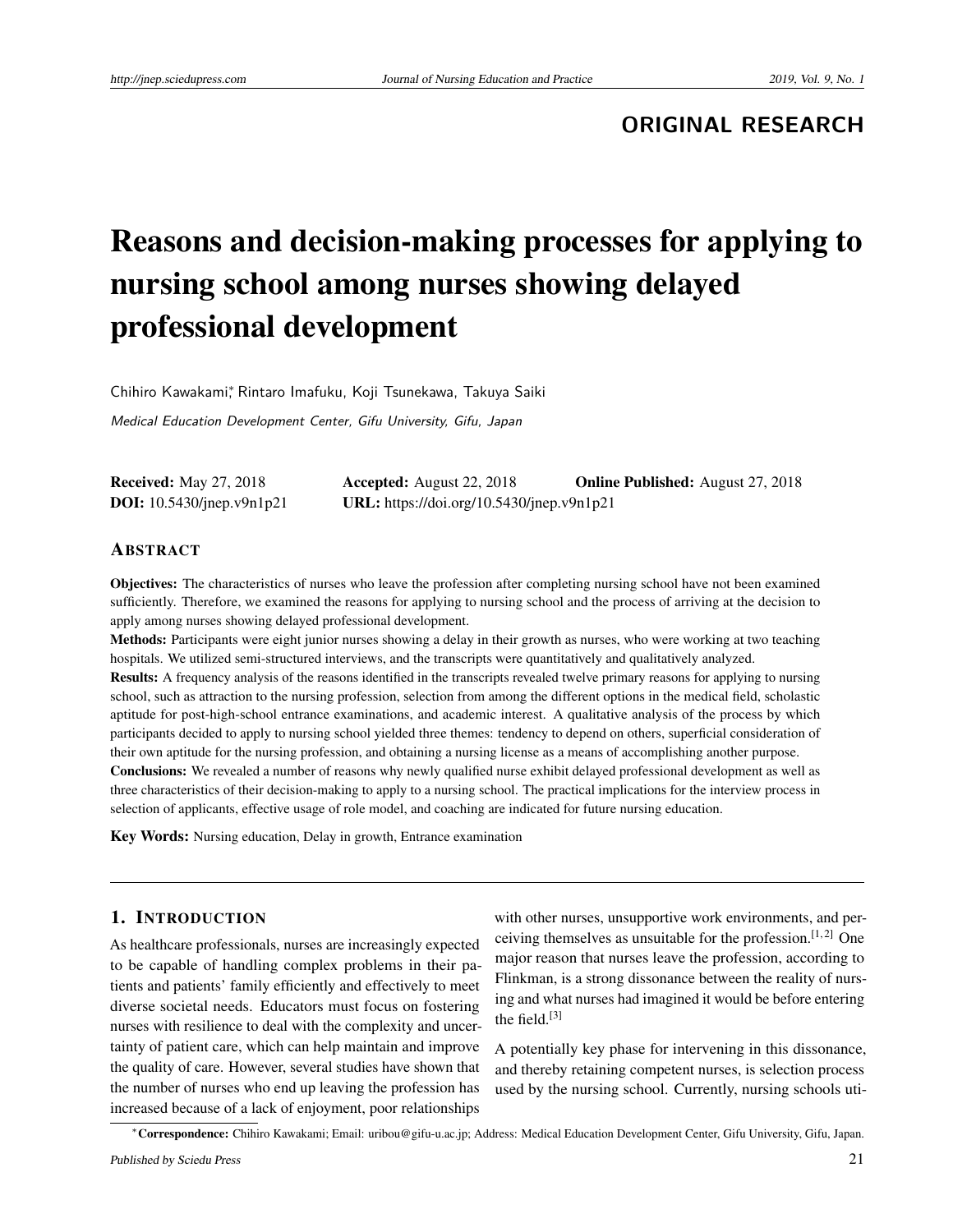lize several methods to screen admission applicants, such as academic achievement tests, essays, one-on-one interviews, or multiple miniature interviews.<sup>[\[4](#page-5-0)-6]</sup> Interviews are a powerful, interactive way of determining whether applicants are a good fit for clinical practice, particularly when the discussion focuses on an applicant's motivation for becoming a nurse or reasons for applying to nursing school. Typical motivations to become a nurse are parental occupation or recommendation, good average registered nurse pay, anticipated dedication to patients, influence of media, interest in the human body and psychology, etc. Other reasons for becoming a nurse are somewhat more practical, such as residing in close proximity to a nursing school.[\[7](#page-5-2)[–11\]](#page-5-3)

Understanding the reasons and processes by which underperforming nurses decided to apply to nursing schools should be beneficial for teachers to predict the I think you mean to predict "the performance success of future nurses". In fact, previous studies on health profession education argue that the characteristics of the applicants and their job suitability are correlated. For instance, Papadakis et al. reported that problems with self-awareness, grades, and behavior at the earlier stages of education were indicators of future behavior among physicians facing disciplinary action for major incidents.[\[12,](#page-5-4) [13\]](#page-5-5) To the best of our knowledge, the reasons and processes to apply to nursing schools of underperforming nurses have not been examined. Therefore, the aims of this study were to reveal (1) the reasons that underperforming nurses applied to nursing school and (2) the process by which they decided to apply to the school.

# 2. METHODS

# 2.1 Participants

We recruited participants with the cooperation of the Department of Nursing at two teaching hospitals with 600 or more beds. To be eligible for participation, nurses had to be qualified as nurses but show a delay in professional growth for the first three years. In most hospitals in Japan, the Department of Nursing utilizes a three-year training program following the employment of newly qualified nurses as a means for developing competent nurses. To determine whether a nurse is competent, both of the teaching hospitals employ the training guideline of the Japanese Nursing Association's (JNA) Clini-cal Ladder.<sup>[\[14\]](#page-5-6)</sup> In this study, we defined delayed professional growth as follows: the nurse does not meet the standards outlined in the JNA Clinical Ladder training guidelines within three years of employment, as judged by their instructors and nurse directors, resulting in their resignation or transfer to another division.

Nurses that met the inclusion criteria were identified and asked by the nursing department whether they were interested in participating. After obtaining the verbal informed consent, the Department of Nursing scheduled the interview with each participant. The author who conducted the interview was introduced to the participants on the day of the interview. At this time, the author explained the study objectives prior to obtaining participants' written consent so that author could make sure the participants' will to participate in this study again. Four participants from each of the two teaching hospitals participated, for a total of eight participants. Two participants were male. They are all participants of this study since it was not possible for us to obtain new participants after. This study was approved by the institutional review board of Gifu University (Number 25-385).

# 2.2 Data gathering and analysis

This qualitative study utilized semi-structured interviews to obtain data, each lasting for 20 minutes. Interviews were conducted in noise-free, private rooms to maintain patients' confidentiality. Each participant was asked why and how they decided to apply to the nursing school. All interviews were transcribed. Quantitative content analysis<sup>[\[15\]](#page-5-7)</sup> was conducted to analyze data on the reasons that participants applied to nursing school. We created categories of reasons based on previous papers.<sup>[\[7–](#page-5-2)[11\]](#page-5-3)</sup> Frequency analysis was used to identify the main reasons for applying to nursing school. Thematic analysis of the interview data was used to analyze the particular process by which participants decided on whether to pursue nursing as a career.<sup>[\[16\]](#page-5-8)</sup> Two researchers (CK, TS) independently read the transcripts for several times to understand the text, found the keywords in the text, coded the data from the keywords and finally organized these codes into themes by discussing the initial theme repeatedly to modify and integrate the final theme. The validity of the analysis was verified by two other researchers (RI, KT) through the discussion of the final themes until we reached to the consensus.

# 3. RESULTS

## 3.1 Reasons for applying to nursing school

Table 1 shows descriptive data regarding the specific reasons for applying to nursing school. The reasons are listed according to their frequency of mention in the interview transcriptions. The most common reasons were as follows: attraction to the nursing profession; selection from among different options in the medical field; scholastic aptitude at the time of post-high-school entrance examinations; and academic interest.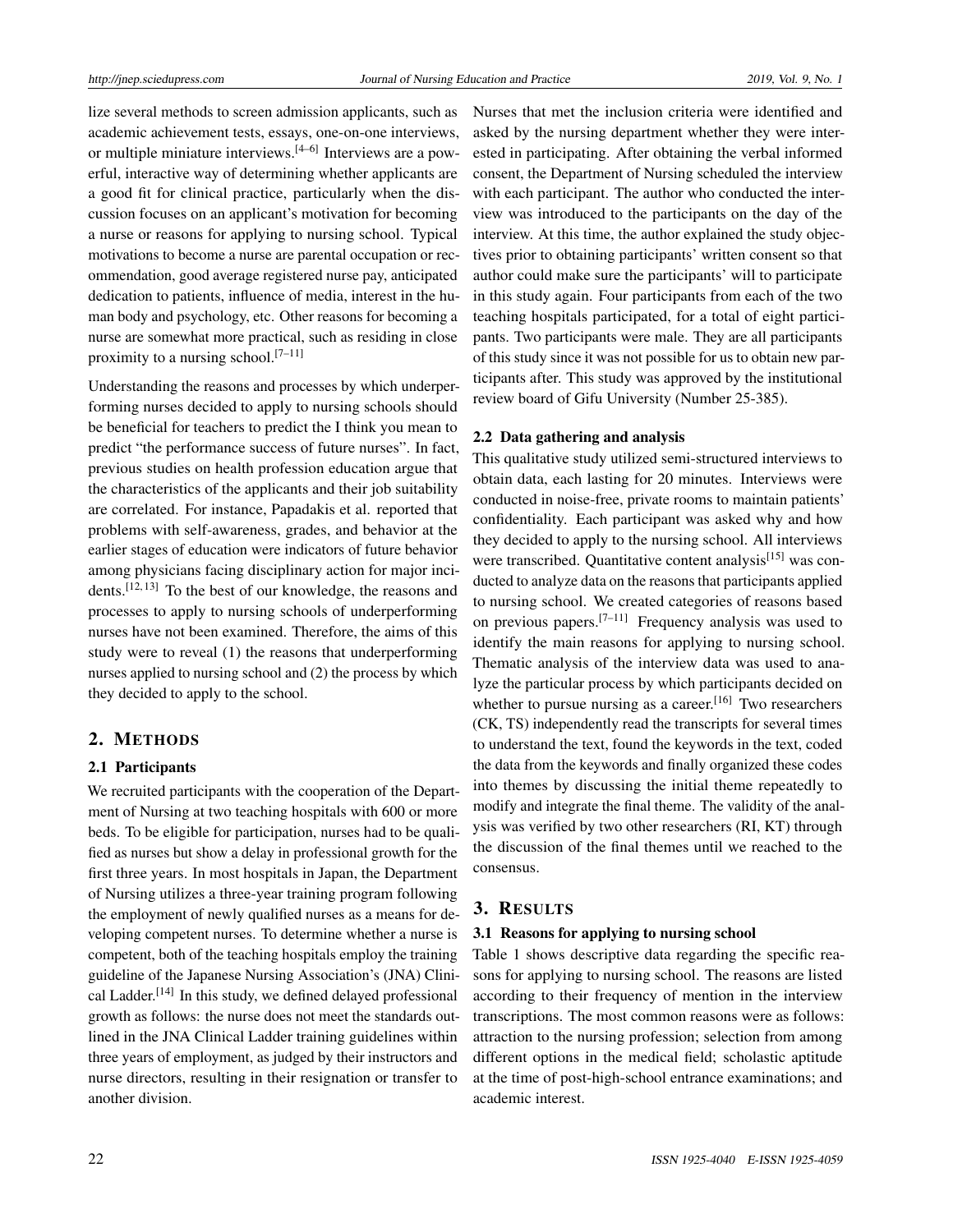### Table 1. Reasons for applying for nursing studies

| The reason for applying                                                                  |        | <b>Identification of the participants</b> |                  |                   |        |        |                 |        |                |  |
|------------------------------------------------------------------------------------------|--------|-------------------------------------------|------------------|-------------------|--------|--------|-----------------|--------|----------------|--|
|                                                                                          |        |                                           | <b>B</b> C D E F |                   |        |        | G               | H      | <b>Total</b>   |  |
| 1) Attraction to the nursing profession                                                  |        |                                           |                  |                   |        |        | $+$             | $^{+}$ | 5              |  |
| "After all, [being a] nurse is a wonderful job"                                          |        |                                           |                  | $^{+}$            | $^{+}$ | $^{+}$ |                 |        |                |  |
| 2) Selection from among different options in the medical field                           |        |                                           |                  |                   |        |        |                 |        |                |  |
| "At first, I thought that I just wanted to be one of the medical staff, but finally I    |        | $^{+}$                                    |                  | $^{+}$            | $^{+}$ | $^{+}$ | $+$             |        | 5              |  |
| decided that a nurse would be nice."                                                     |        |                                           |                  |                   |        |        |                 |        |                |  |
| 3) Level of academic competency                                                          |        |                                           |                  |                   |        |        |                 |        |                |  |
| "Rather than studying hard at high school, I am aiming to become a nurse since it        |        | $+$                                       |                  | $+$               | $+$    | $+$    |                 |        | $\overline{4}$ |  |
| seemed easy for me"                                                                      |        |                                           |                  |                   |        |        |                 |        |                |  |
| 4) Academic interest                                                                     |        |                                           |                  |                   |        |        |                 | $+$    | 3              |  |
| "I was interested in the human body as well"                                             |        |                                           |                  |                   | $^{+}$ | $^{+}$ |                 |        |                |  |
| 5) Income and secure employment                                                          | $^{+}$ |                                           |                  |                   |        |        |                 |        | 3              |  |
| "I hear that I can get a good salary"                                                    |        |                                           | $^{+}$           |                   |        | $^{+}$ |                 |        |                |  |
| 6) Parents' recommendation                                                               |        |                                           |                  |                   |        |        |                 |        | $\overline{2}$ |  |
| "Since I was small, my mother told me that I should have a marketable skill"             | $^{+}$ |                                           |                  | $\qquad \qquad +$ |        |        |                 |        |                |  |
| 7) Influence of parents who are medical staff                                            |        |                                           |                  | $+$               |        | $^{+}$ |                 |        | $\overline{2}$ |  |
| "My mother was a nurse and I grew up listening to stories about her job."                |        |                                           |                  |                   |        |        |                 |        |                |  |
| 8) Hope to be useful to others and society                                               |        |                                           |                  | $\qquad \qquad +$ |        |        |                 |        | 2              |  |
| "The nurse is closest to the patient"                                                    |        |                                           |                  |                   |        |        | $\! + \!\!\!\!$ |        |                |  |
| 9) Being qualified                                                                       |        |                                           |                  | $+$               |        |        |                 |        | $\overline{c}$ |  |
| "I was told that it would be better if I had a license, so I decided to become a nurse." |        |                                           |                  |                   |        |        |                 |        |                |  |
| 10) Family's experience of hospitalization                                               |        |                                           |                  |                   |        |        |                 |        |                |  |
| "My mother was once hospitalized. I was impressed with [nurses'] interaction with        |        |                                           |                  |                   |        |        |                 | $+$    | $\overline{1}$ |  |
| patients."                                                                               |        |                                           |                  |                   |        |        |                 |        |                |  |
| 11) Recommendations from persons other than relatives (e.g., teachers)                   | $^{+}$ |                                           |                  |                   |        |        |                 |        | 1              |  |
| "My teacher said that you could not make a living from art."                             |        |                                           |                  |                   |        |        |                 |        |                |  |
| 12) Geographical reasons                                                                 |        |                                           |                  | $\! + \!\!\!\!$   |        |        |                 |        | 1              |  |
| "I can get to the nursing school from my house easily"                                   |        |                                           |                  |                   |        |        |                 |        |                |  |

# 3.2 Process of deciding to apply to nursing school

# *Theme 1: Tendency to depend on others*

Some participants did not have a strong intrinsic desire to apply to nursing school and did not actively pursue this option. For such participants, it was the encouragement of those around them—such as their parents and teachers—that led to their decision to apply. Others wanted to purse another field, but were dissuaded by others around them, who told them that their desired field would not be a realistic option. This feedback led individuals to conclude that what they wanted to do was a poor career choice, which made them unable to follow through with it. Finally, there were some participants who did originally want to become a nurse. In making their decision, they sought out the advice of those around them (e.g., family and teachers) to determine if their pursuit of a nursing career was appropriate.

> "From the beginning, I never wanted to become a nurse and really wanted to study art. [But] I was told that I could not make a living from art. When my family, teachers, and those around

gave me this feedback, I began to think that choosing art as a career was a mistake and that I should not be following my dream." (A)

"Although I wavered in making a decision, I finally made up my mind to become a nurse after discussing with those around me." (F)

# *Theme 2: Superficial consideration of their own aptitude for the nursing profession*

This theme represented a focused, desire-oriented approach to selecting a career. In short, for over half the participants, the positive aspects of interacting with people as a nurse or their own longing to be a nurse contributed to their decision to choose nursing. However, when reflecting on their decision-making process, these nurses realized that they had engaged in little introspective thinking on whether they had the attributes or aptitude to be a nurse.

> "My mother was once hospitalized. I noticed the interaction between patient and nurse. I decided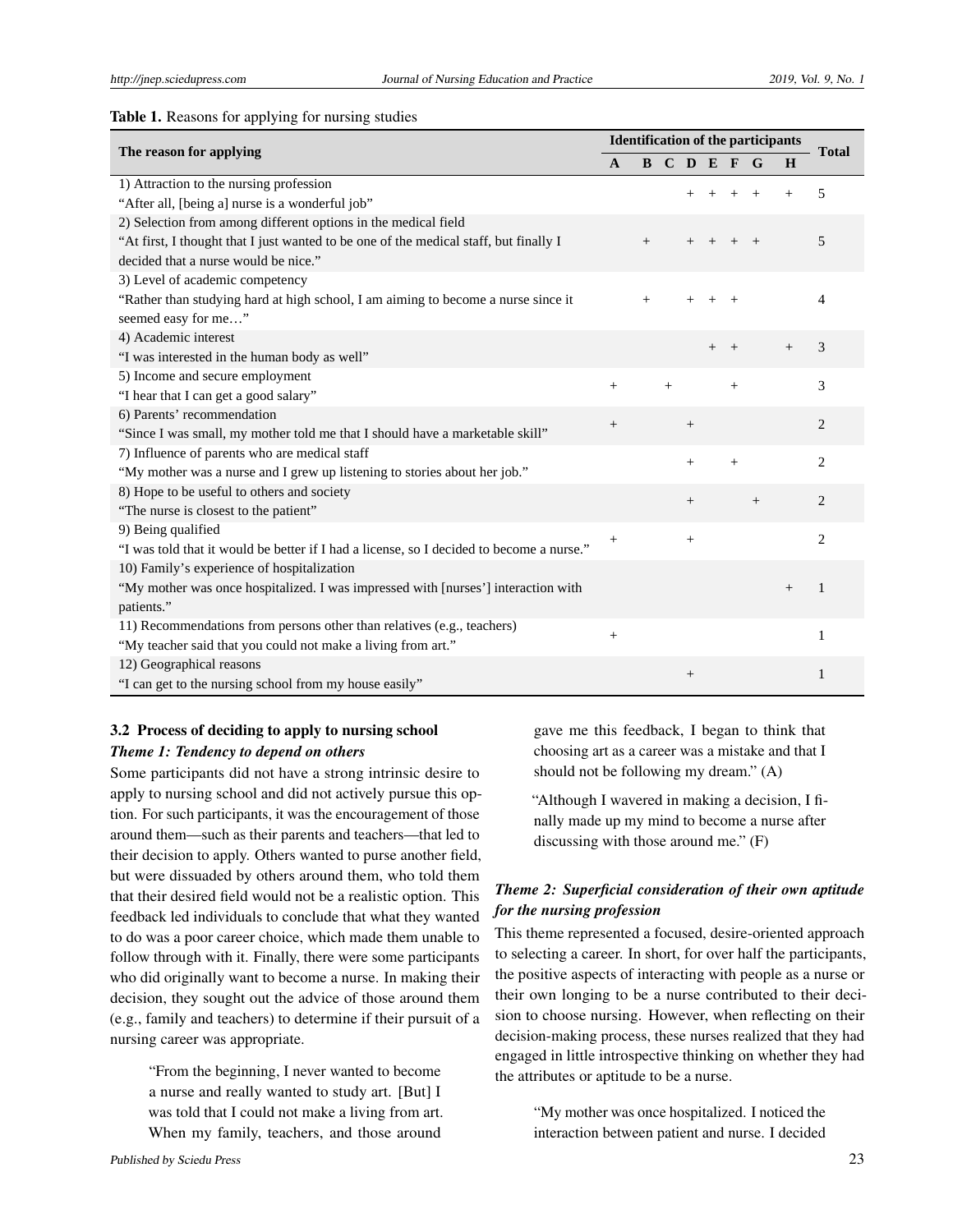to become a nurse as the profession involves directly interacting with the patient." (H)

"As expected, nursing is a profession at the frontline of interacting with the patient. [But] to be honest, I never thought about whether I was suited to be a nurse." (G)

"Ever since I was young, my mother [who was a nurse] told me that I should have a marketable skill." (D)

# *Theme 3: Obtain a nursing license as a means of accomplishing another purpose*

Some participants wanted to obtain a nursing license in order to accomplish another purpose. First, some participants attended a nursing school in order to obtain a nurse's license. These participants had ambitions beyond working as a clinical nurse in Japan, such as working abroad or becoming a researcher. In other words, these participants had set their sights on what they wanted to do in the future and identified nursing as a beginning step in reaching their goals. Second, some participants merely sought qualifications that would allow them to find a secure and stable line of work. They had no strong passion to work in the nursing field, instead choosing it passively by process of elimination. More specifically, in exploring options for secure employment, they had a vague notion of working in a medical field, and of the various medical professions, they chose nursing because they perceived it to be less difficult to obtain a license.

> "I was thinking there was something I could do overseas. After studying English related to the nursing field, I thought there would be volunteer opportunities." (B)

> "When I was in high school, I wanted to become a biology researcher. . . After 2 years of failing to get into another university, it occurred to me that there was a option of getting into the medical field as a nurse." (E)

> "It is easier to find a nursing position [in a hospital]. I heard that even physical therapists have a very hard time finding employment." (F)

> "As possessing a license ensures a stable life, I felt that the pathway to becoming a nurse was easiest." (A)

# 4. DISCUSSION

To the best of our knowledge, this study is one of the few to have investigated nurses' reason for deciding to apply to nursing schools and their pathways to deciding to enter the nursing profession among nurses showing delayed professional development.

# 4.1 Reason for applying to a nursing school

We identified numerous reasons that this group of nurses chose to enter nursing school. Our results align with previous studies on why applicants chose to enter nursing school: specifically, the majority of applicants gave positive, forwardthinking reasons such as nursing is an occupation with growth potential or a job that can lead to a life-long ca-reer.<sup>[\[7](#page-5-2)[–11\]](#page-5-3)</sup> On the other hand, a minority of applicants chose to enter nursing at the recommendation of parents and teach-ers, the salary, and location.<sup>[\[7](#page-5-2)-11]</sup> Interestingly, the reasons given in our study did not differ substantially from the reasons given by high school students seeking post-high-school education.<sup>[\[17\]](#page-5-9)</sup> In other words, this finding suggests that it is difficult to predict which individuals will show delayed development as a nurse after working for three years based on their reasons for applying to nursing school. Thus, interviewers must bear in mind that asking applicants their reason for applying to nursing school is not going to identify applicants at risk of delayed development in undergraduate education.

# 4.2 The process how they decide to apply to nursing school

Three themes were extracted from the underlying reasons for deciding to apply nursing school: (1) tendency to depend on others; (2) superficial consideration to their own aptitude for the nursing profession; and (3) obtain a nursing license as a means of accomplishing another purpose.

The results may suggest that a passive attitude appears to be a consistent factor among nurses showing slow professional development. When participants' decision-making is dependent on others, the decision-making pathway is considered passive. In this study, most of the participants had a passive interest in the nursing profession at the time of applying for nursing school. A passive attitude or lack of strong motivation towards nurse can influence their studying or negatively influence their satisfaction with the student's school experience.[\[18\]](#page-5-10)

By contrast, our findings also indicate the immaturity in the ability to be introspective among the participants of this study who demonstrated the delayed professional development in the nursing profession. We should embrace the results of Theme 2 demonstrating that they have a strong desire or fascination in the field since those are regarded as positive indicators of proactive decision-making, although we must remember that it may reflect a lack of in-depth thinking about whether one is suited to the nursing profession.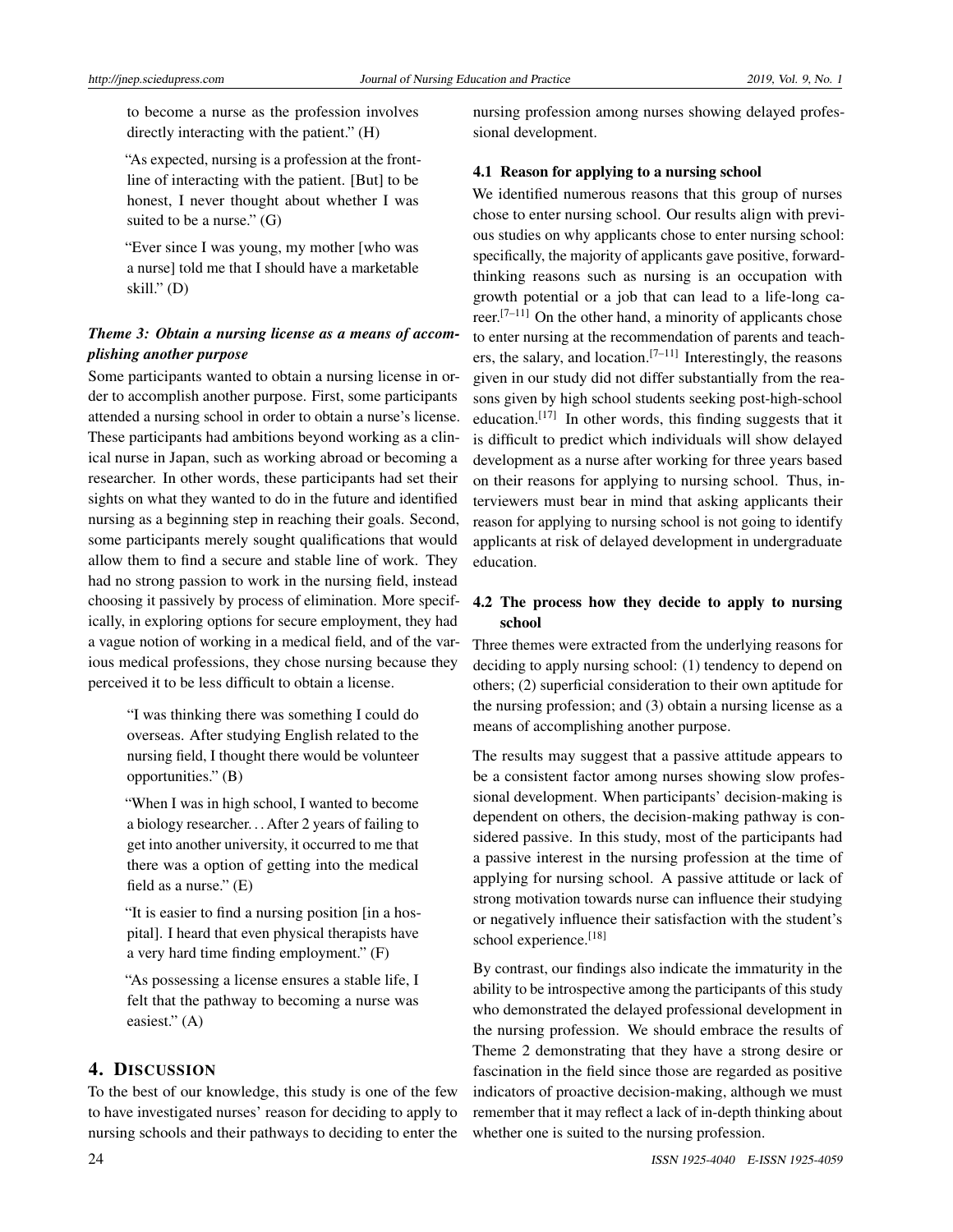We identified two different motivational factors among applicants who were seeking to obtain a nursing license. Some students were interested in working outside of the clinical field, such as a researcher or international volunteer. Price<sup>[\[19\]](#page-5-11)</sup> noted that there are many career options in today's environment, and that pursuing nursing work in a hospital setting is a stereotype. For these applicants, a nursing license is useful for achieving their ultimate career goal. However, such individuals might not encounter a role model whose career orientation is similar to theirs. This could lead to a loss of motivation and delayed professional growth, as having role models is regarded as a crucial factor for success in the nursing career.<sup>[\[20,](#page-5-12) [21\]](#page-5-13)</sup> Some applicants to nursing school are looking for a secure position to make a living. For these applicants, their motivation to pursue a career in nursing is extrinsic, rather than intrinsic. Extrinsic motivation is inherently not sustainable, and it might be difficult for extrinsically motivated individuals to derive satisfaction during studying or in the performance. In fact, when an individual is driven by extrinsic motivation, they may become detached from theirfield, which can lead to sloppy performance.<sup>[\[22\]](#page-5-14)</sup> They might also face a gap between the technical skills and abilities required for clinical nursing and their own current skills/abilities. This can lead to cognitive dissonance,<sup>[\[23\]](#page-5-15)</sup> for which relief is attained only by leaving the nursing field.

### 4.3 Implications

This study has some practical implications, ranging from the entrance examination process to supporting students who have been admitted to nursing school. In entrance examinations, it might be necessary to carefully inquire about not only applicants' reason for applying to a nursing school but also their decision making processes for application. Furthermore, whether the nursing profession is the applicant's first choice of a career or not is an important factor in determining whether the applicant will remain in the nursing field in the long term.<sup>[\[21\]](#page-5-13)</sup> We further suggest that applicants be required to complete a self-assessment of their own suitability for the nursing profession and to explain their reasoning.

Coaching newly qualified nurses is also important. For instance, coaching system should strive to create a career support environment that increases new nurses' intrinsic motivation. Such an environment can be cultivated via coaching based on an understanding of the individual's goals from a broad perspective. The approach might help nurses working in hospitals avoid an identity crisis in determining what they really want to do as a career, and may lead them in a positive direction. In addition, creating opportunities for applicants to meet a variety of role models could help in their career development in the nursing field.<sup>[\[20,](#page-5-12) [21\]](#page-5-13)</sup> Furthermore, organizing opportunities for applicants to engage in introspection about the nursing perspective and supporting them in realizing their intrinsic motivation might help applicants adjust to their working environment.

# 4.4 Limitations

There are several limitations in this study. First, only two teaching hospitals were involved in the study, and the field of this study was limited to only hospital settings, which limits the generalizability of the findings. In addition, only ten underperforming newly qualified nurses agreed to participate in the study. Second, our findings might reflect characteristics unique to Japanese nurses; therefore, the validity of the results should be confirmed outside of Japan. Finally, our focus was on nurses' reasons for wanting to enter nursing school, and therefore cannot fully account for all reasons for nurses' delayed professional development. We also have to note the possibility that nurses who demonstrated adequate professional development might have had a similar type of motivation and patterns of decision making in choosing to enter nursing school. Therefore, in depth exploration of students' learning experiences prior to graduation as well as during their training period are needed. This would help us qualitatively understand, in more depth, nurses judged as showing a delay in professional growth.

# 5. CONCLUSION

This study the revealed nurses' reasons for deciding to apply to nursing school and several characteristics of the decisionmaking process in selecting nursing as a career among nurses that showed delayed professional development.

# CONFLICTS OF INTEREST DISCLOSURE

The authors declare no conflict of interests.

# **REFERENCES**

- <span id="page-4-0"></span>[1] Uchino K, Shimada R. Literature review on the leaving of newly nurse in Japan. The Japan Society of Health Sciences of Mind and Body. 2015; 11(1): 18-23.
- <span id="page-4-1"></span>[2] Hayes LJ, O'Brien-Pallas L, Duffield C, et al. Nurse turnover: a

literature review. International Journal of Nursing Studies. 2006; 43(2): 237-263. PMid:15878771 [https://doi.org/10.1016/j.](https://doi.org/10.1016/j.ijnurstu.2005.02.007) [ijnurstu.2005.02.007](https://doi.org/10.1016/j.ijnurstu.2005.02.007)

<span id="page-4-2"></span>[3] Flinkman M, Isopahkala-Bouret U, Salanterä S. Young registered nurses' intention to leave the profession and professional turnover in